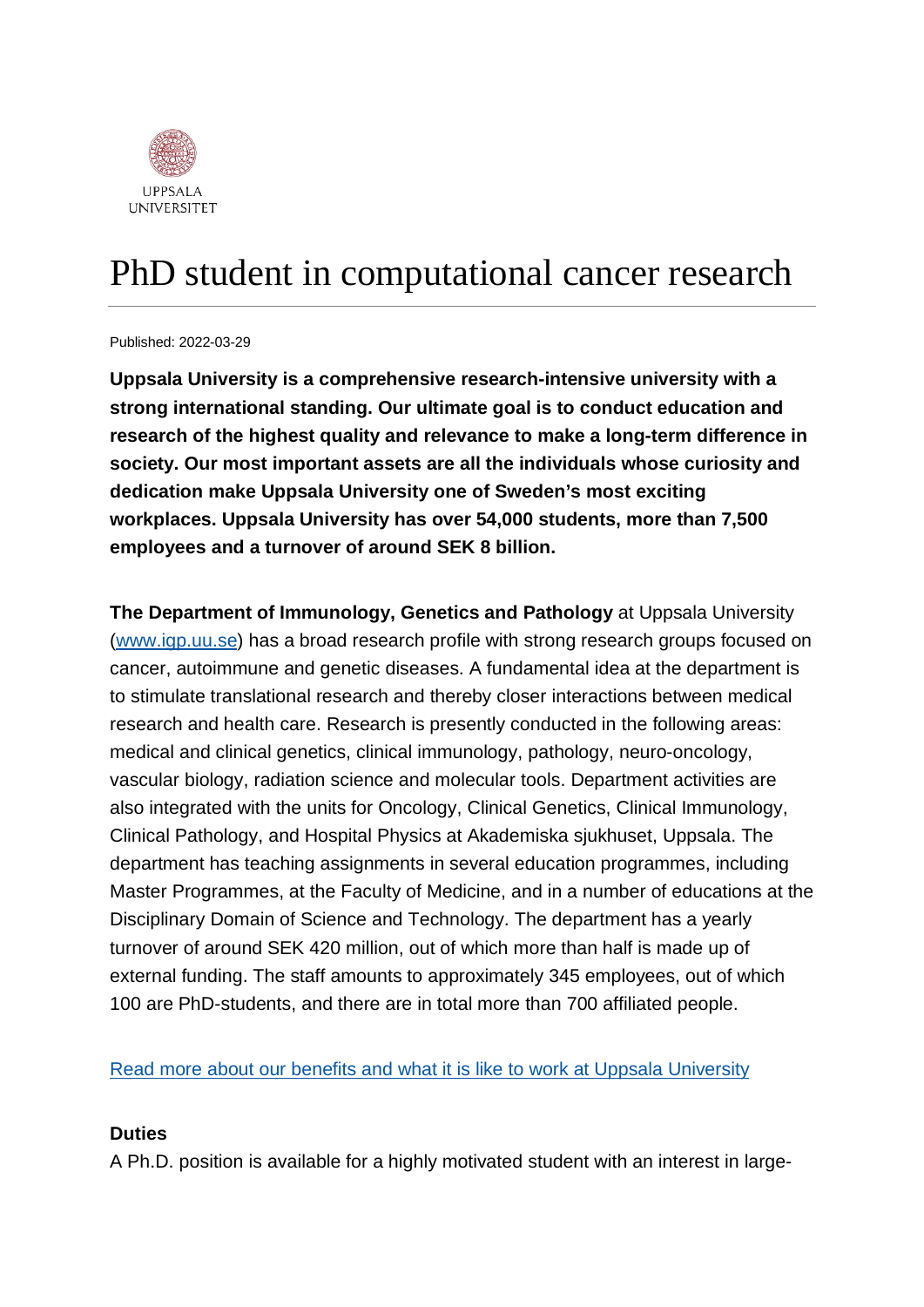scale computational cancer research in the research group led by Professor Sven Nelander at Uppsala University, Department of Immunology, Genetics and Pathology. Our research group uses cross-disciplinary methods to understand how cancer arises, progresses and can be treated. We specifically focus on cancer of the nervous system, a group of diseases where the need for new treatments is urgent. The group's work is characterized by an interdisciplinary approach, where researchers with computational expertise and experimental focus work together. The group (nelanderlab.org) has around 15 members and is located at the Rudbeck Laboratory and SciLifeLab, two leading centers in data-driven medical research.

The goal of this Ph.D. project is to develop a new computational methodology to understand and target the differentiation of brain tumor cells, their stem cell and invasive properties. Significant focus is placed on the interpretation and modeling of single cell and multiomics data from patients and experimental models with machine learning and AI methodology. The group has a leading position in this area. The Ph.D. project is supervised by prof Sven Nelander (main supervisor) and prof Rebecka Jörnsten (co-supervisor).

This PhD position is part of the eSSENCE - SciLifeLab graduate school in dataintensive science. The school addresses the challenge of data-intensive science both from the foundational methodological perspective and from the perspective of datadriven science applications. It is an arena where experts in computational science, data science and data engineering (systems and methodology) work closely together with researchers in (data-driven) sciences, industry and society to accelerate dataintensive scientific discovery.

eSSENCE is a strategic collaborative research programme in e-science between three Swedish universities with a strong tradition of excellent e-science research: Uppsala University, Lund University and Umeå University.

SciLifeLab is a leading institution and national research infrastructure with a mandate to enable cutting-edge life sciences research in Sweden, foster international collaborations, and attract and retain knowledge and talent.

The successful candidate will devote most of the time towards his/her research level education. Other service activities within the department, e.g. education and administrative work can be included within the framework of the employment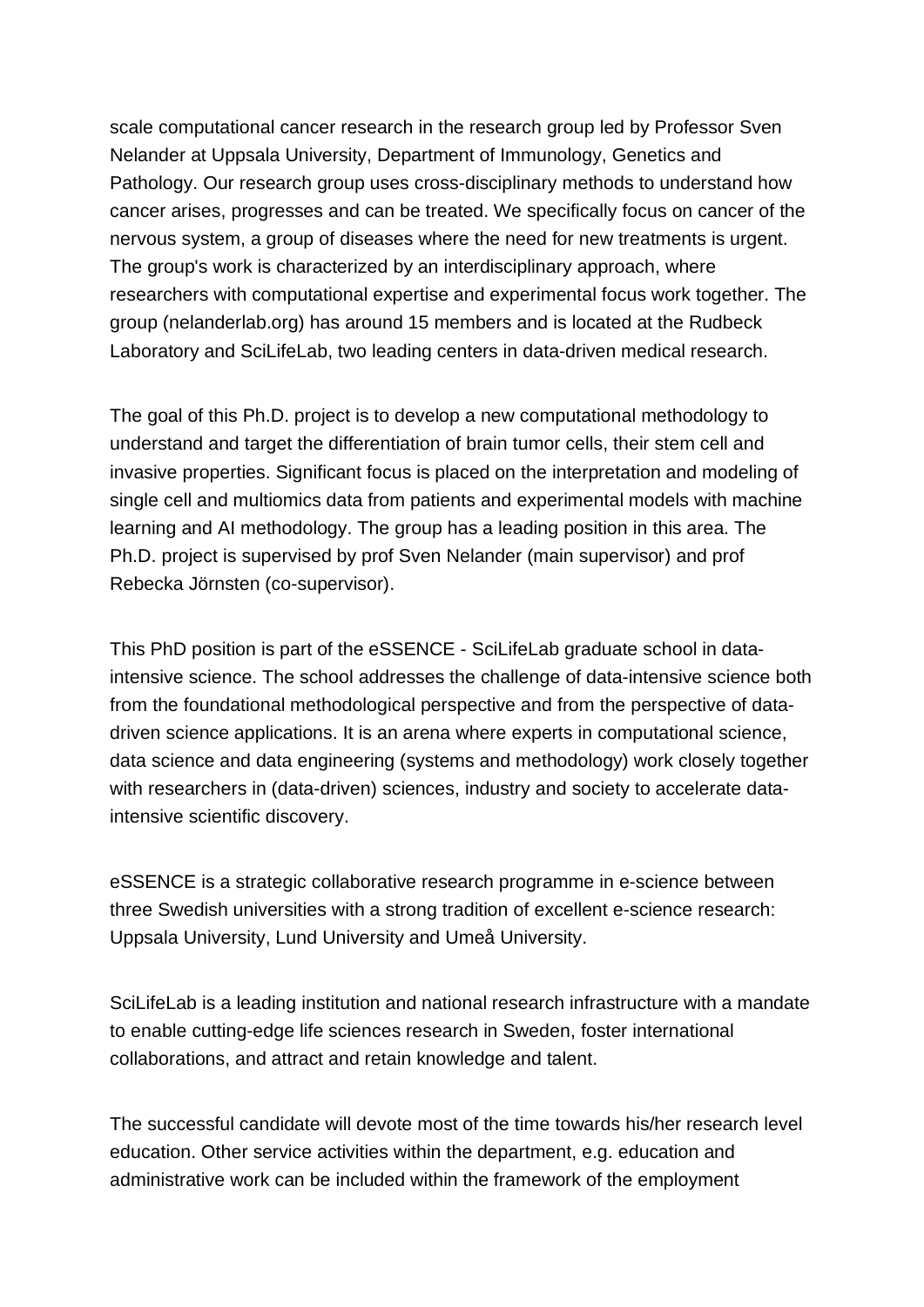(maximum 20%). The position will be extended with the time devoted to teaching to allow four years of full-time graduate studies. The student is expected to take part in courses and other activities of the graduate school.

#### **Requirements**

To be admitted to the PhD position, a master's degree is required [\(http://www2.medfarm.uu.se/utbildning/forskarniva/vill\\_du\\_borja/](http://www2.medfarm.uu.se/utbildning/forskarniva/vill_du_borja)), and for the advertised position it is required that the degree is in bioinformatics, technical biology, computer science, mathematics or similar. A degree in medicine or biology complemented by courses in computer science and mathematics can also be accepted. Experience of working in the Unix / Linux environment and documented experience of working in R, Matlab or Python is a requirement. Proficiency in oral and written English is required.

## **Additional qualifications**

Basic experience and interest in machine learning and neural networks, bioinformatics, biostatistics and medical research is a merit. Strong merits are also previous research experience (e.g. degree project) in genetic or medical epidemiology and documented experience of large-scale data analyzes. Experience of cancer research or knowledge of tumor biology are also merits for this position.

Rules governing PhD students are set out in the Higher Education Ordinance chapter 5, §§ 1-7 and in [Uppsala University's rules and guidelines.](https://regler.uu.se/?languageId=1)

## **About the employment**

The employment is a temporary position according to the Higher Education Ordinance chapter 5 § 7*.* Scope of employment 100 %. Starting date as agreed. Placement: Uppsala.

## **For further information about the position, please contact:**

Sven Nelander, sven.nelander@igp.uu.se, +46 76 1380123

## **Please submit your application by 29 April 2022, UFV-PA 2022/867.**

Are you considering moving to Sweden to work at Uppsala University? [Find out more](https://www.uu.se/en/about-uu/join-us/advantages/)  [about what it´s like to work and live in](https://www.uu.se/en/about-uu/join-us/advantages/) Sweden.